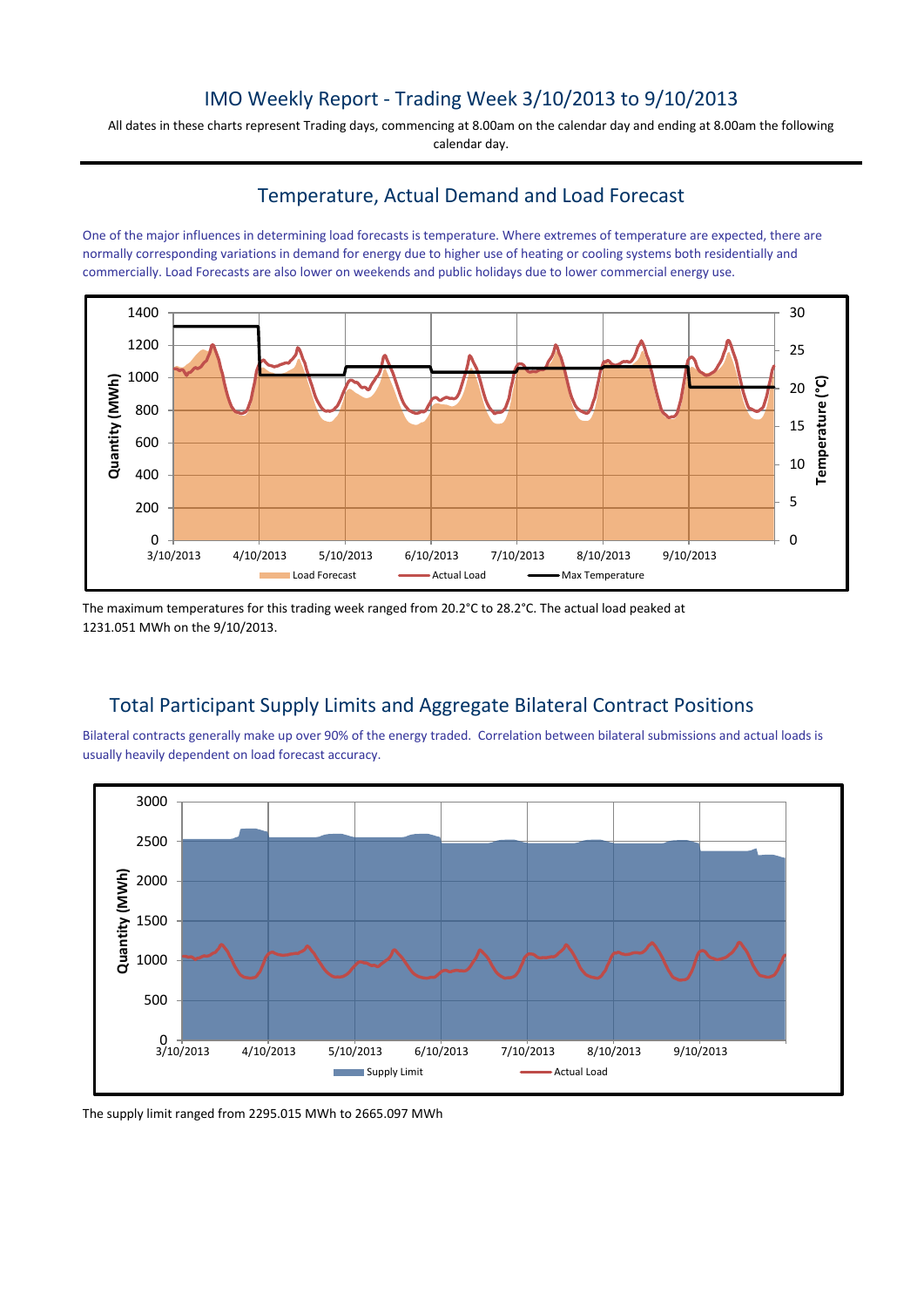#### Net Balancing Market Trades

Bilateral contracts and STEM trading are generally based on the forecast energy requirements of Participants. When the forecast requirements are higher or lower than the actual requirements for a day, this Market energy must be bought and sold in the balancing mechanism. This graph shows the estimated net balancing trades.



The majority of the balancing activity this week occurred within Balancing Demand. The maximum balancing demand for the week reached 96.654 MWh on the 8/10/2013. The maximum balancing supply for the week reached -103.3 MWh on the 7/10/2012.

## Total Traded Energy

This chart represents a comparison between the total net energy that is traded in Bilateral Contracts, the STEM and the balancing mechanism. Balancing Supply represents cases in which the total contract position is greater than the demand and customers must supply energy back to balancing. Balancing Demand represents cases in which the total contract position is less than the demand and customers must purchase energy from balancing.



Total balancing supply equalled -3909.86 MWh whereas total balancing demand equalled 6981.016 MWh. The Total STEM Traded quantity was 35388.425 MWh, with the STEM Clearing Quantity ranging between 22.48 MWh and 187.034 MWh.